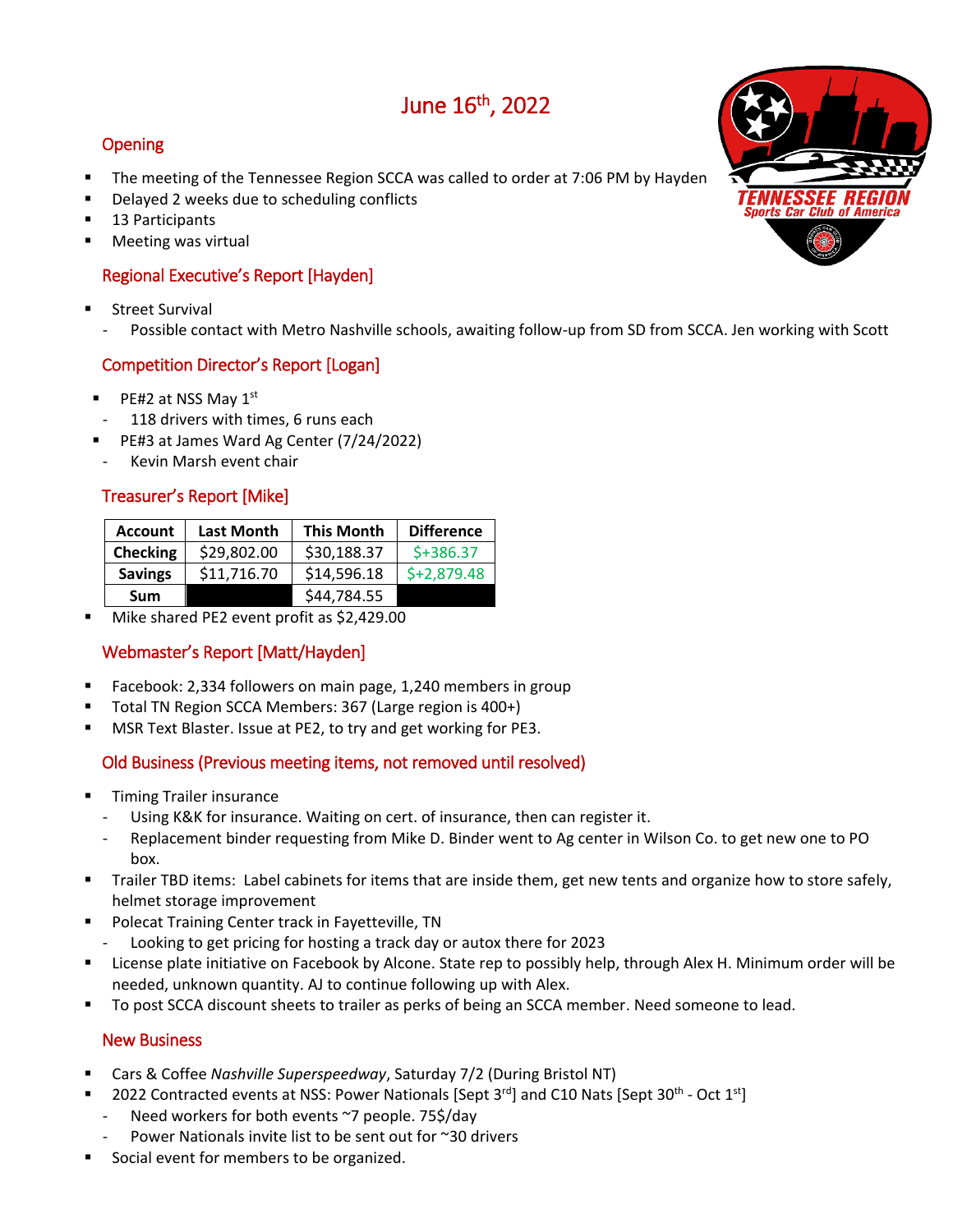**Travelers award points to be shared on FB.** 

# Adjournment

**Meeting was adjourned at 7:52 PM by Hayden**